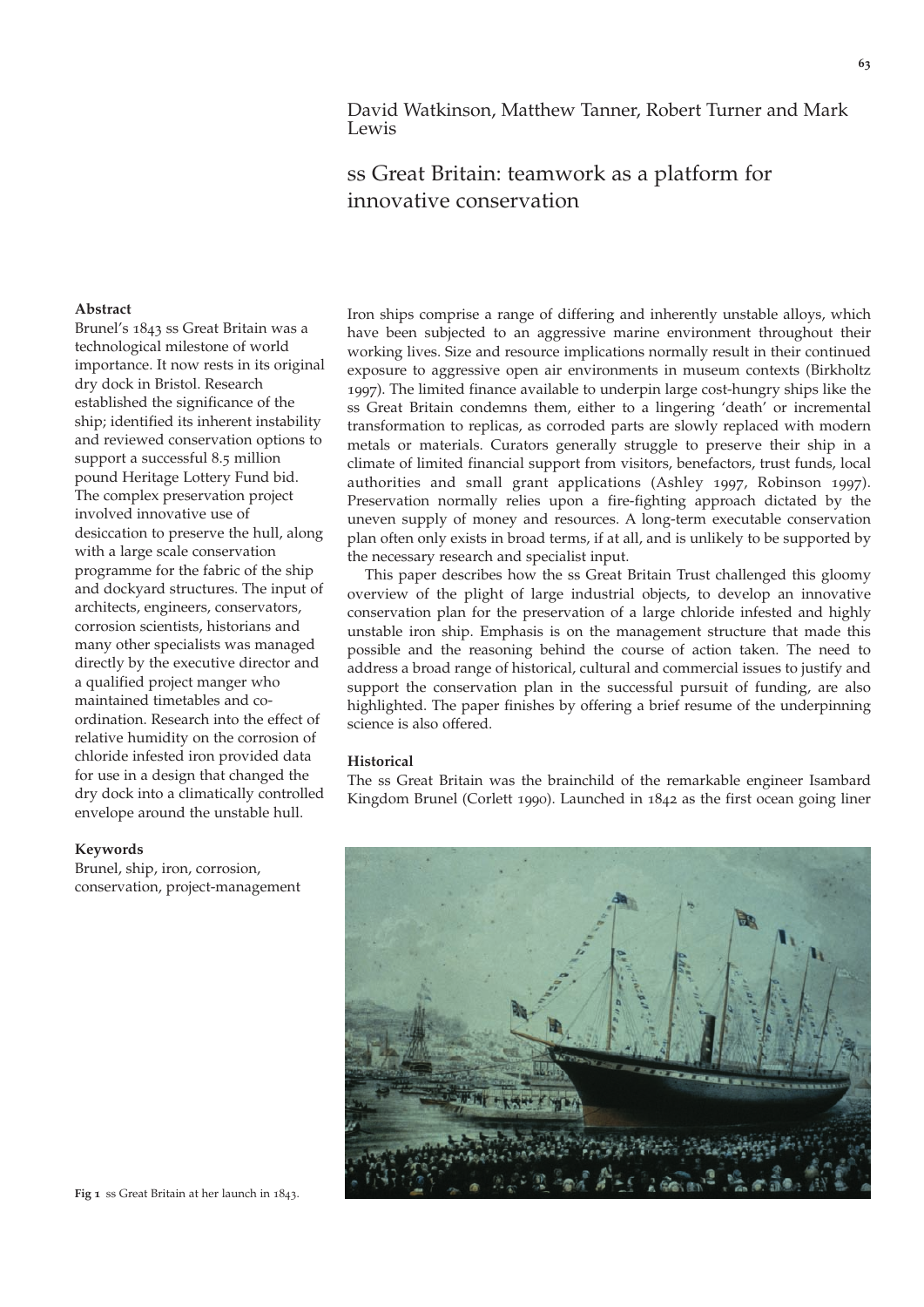

**Figure 2** ss Great Britain sitting in Sparrow Cove.

with a wrought iron hull and screw propulsion, she was then the biggest ship in the world at 322 feet long (see figure 1).

After a short transatlantic career she was engaged in taking emigrants to Australia and in later life she was converted to a sailing ship, but after suffering damage rounding Cape Horn the ship was purchased by the Falkland Islands Company to serve as a floating warehouse (1887–1933). In 1937, once she became too old for this job she was towed to Sparrow Cove and holed to enable her to sit on the shallow bottom, where she was left to rot (see figure 2).

This flooding submerged the inner and outer sides of the lower hull, reducing oxygen access to the metal and increasing its chloride content, as compared to the upper reaches of the hull. These were oxygenated and subject to sea spray, strong wind and rainwater, which could respectively wash out chloride and dry the hull rapidly. Corrosion at the wet but highly oxygenated waterline would be severe. Any paint on the hull will have offered some protection to corrosion while it remained intact.

#### **Salvage**

The ss Great Britain Project was created in 1968 to salvage the ship and in 1970 she was towed across the Atlantic on a pontoon barge. The large size of this barge required the ship to be floated the final few miles up the River Avon (see figure 3) to her resting place in the original dry dock in which she had been constructed (see figure 4). This fortuitous union of ship and dry dock, with the surrounding workshops and offices that had supported its construction, created a large heritage site of world importance. Both the importance of this combination and its potential symbiotic relationship for visitors was not recognised and developed until a much later date.

The original aims of the ss Great Britain Project Ltd., which is an independent registered museum and charitable company set up in 1971, were stated in the Memorandum of Association:

to acquire, transport, rebuild, restore and fit out the *ss Great Britain* and to preserve the same for all time and for the benefit of the public as a ship of historic interest and to place the same upon public display in whole or in part as a museum of general industrial and marine archaeology

The lack of a co-ordinated conservation plan and a long-term budget influenced the early preservation of the ship. This was an ad-hoc procedure with no incremental conservation programme or final goal. Although some work was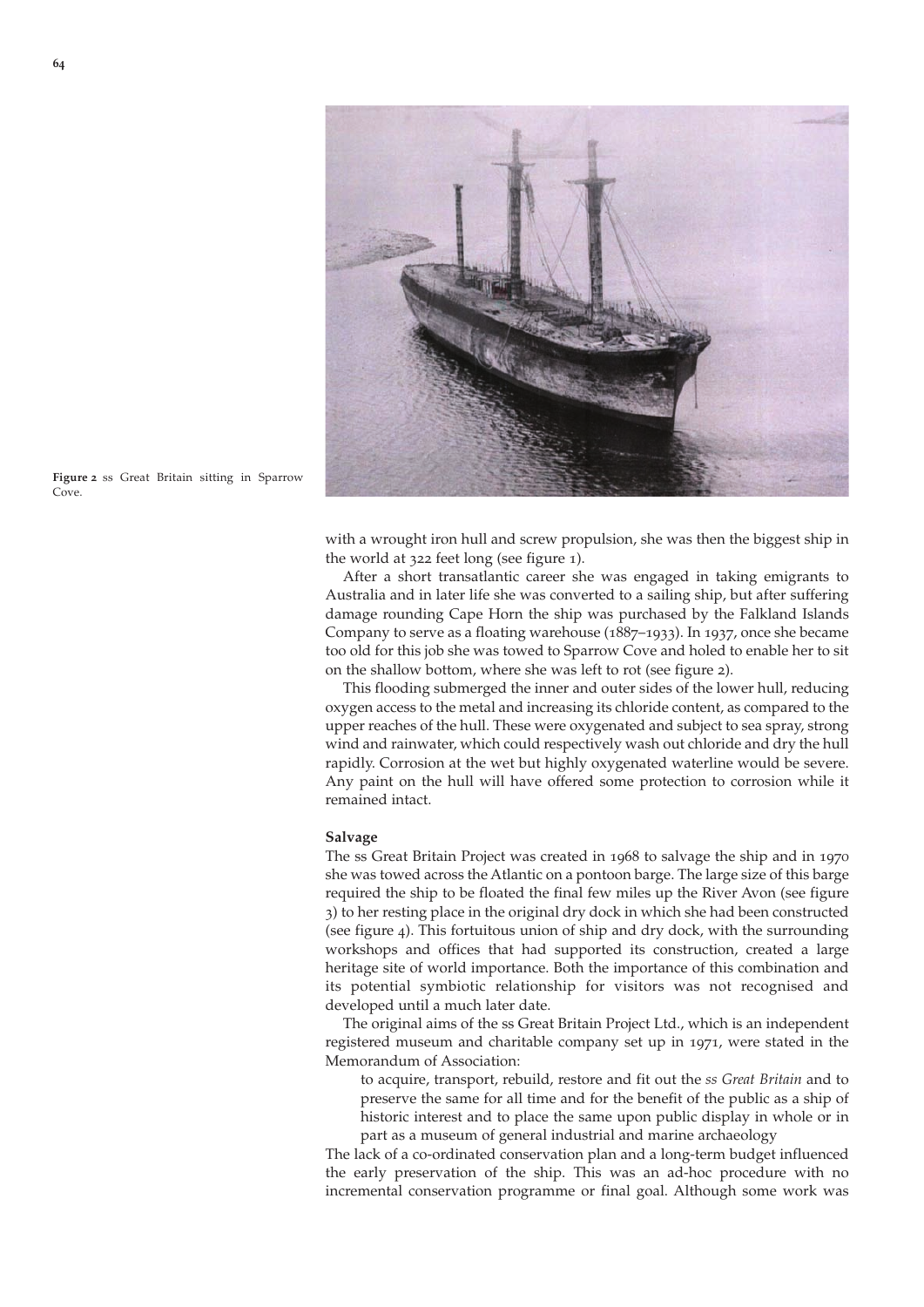

**Figure 3** ss Great Britain travelling up the River Avon.



**Figure 4** ss Great Britain in the dry dock in which she was built.

undertaken by professionals, enthusiasts and volunteers also contributed. Interested groups and Trustees included engineers and those interested in shipbuilding, which influenced the nature of the preservation and restoration work carried out on the ship. The mud and debris within in the hull was cleaned out. The hull was subjected to standard shipyard maintenance practices of aqueous pressure wash and flame gun treatment followed by painting. This did not prevent ongoing corrosion, as the deep seated chlorides in the metal surface were not removed and poorly maintained paint layers are never totally effective barriers for either moisture or oxygen.

During this first 25 years of the life in dry dock parts of the upper regions of the hull were replaced or rebuilt and a steel weather deck was added. Mild steel was used for repairs and, in places that did not require structural integrity, glass reinforced plastic repairs were used on the hull. There was also an incomplete attempt to insert replica engines into the ship and the first class saloon was reconstructed to provide an eating area, which is used for functions to earn money for the ship. These actions involved changes to the ship's fabric.

Without a conservation strategy that takes into account the corrosion mechanisms and the options for either preventing or controlling them in the long-term, the ship was heading towards becoming an unviable structure. An iconic element of Britain's industrial heritage would be lost and an opportunity to create a major visitor attraction in Bristol, by preserving both ship and dockyard complex would be lost. Against this backdrop of ongoing corrosion and an absence of a researched conservation plan was a need for major new initiatives in management, which would result in a preservation plan, improved funding and action.

The appointment of a professional curator in 1997 led to a halt in interventive processes on the hull, the introduction of a new philosophy of minimum intervention and a revised mission statement in (1998) that focuses on conservation and interpretation (*ss* Great Britain Project 1998):

To preserve the ship, *ss Great Britain*, and it's building dock for all time for the public benefit of all, and to place the same upon public display as a museum for the enhancement of public understanding and appreciation of her social, commercial, scientific and technological context and significance.

Importantly the new mission statement recognises the heritage of the site within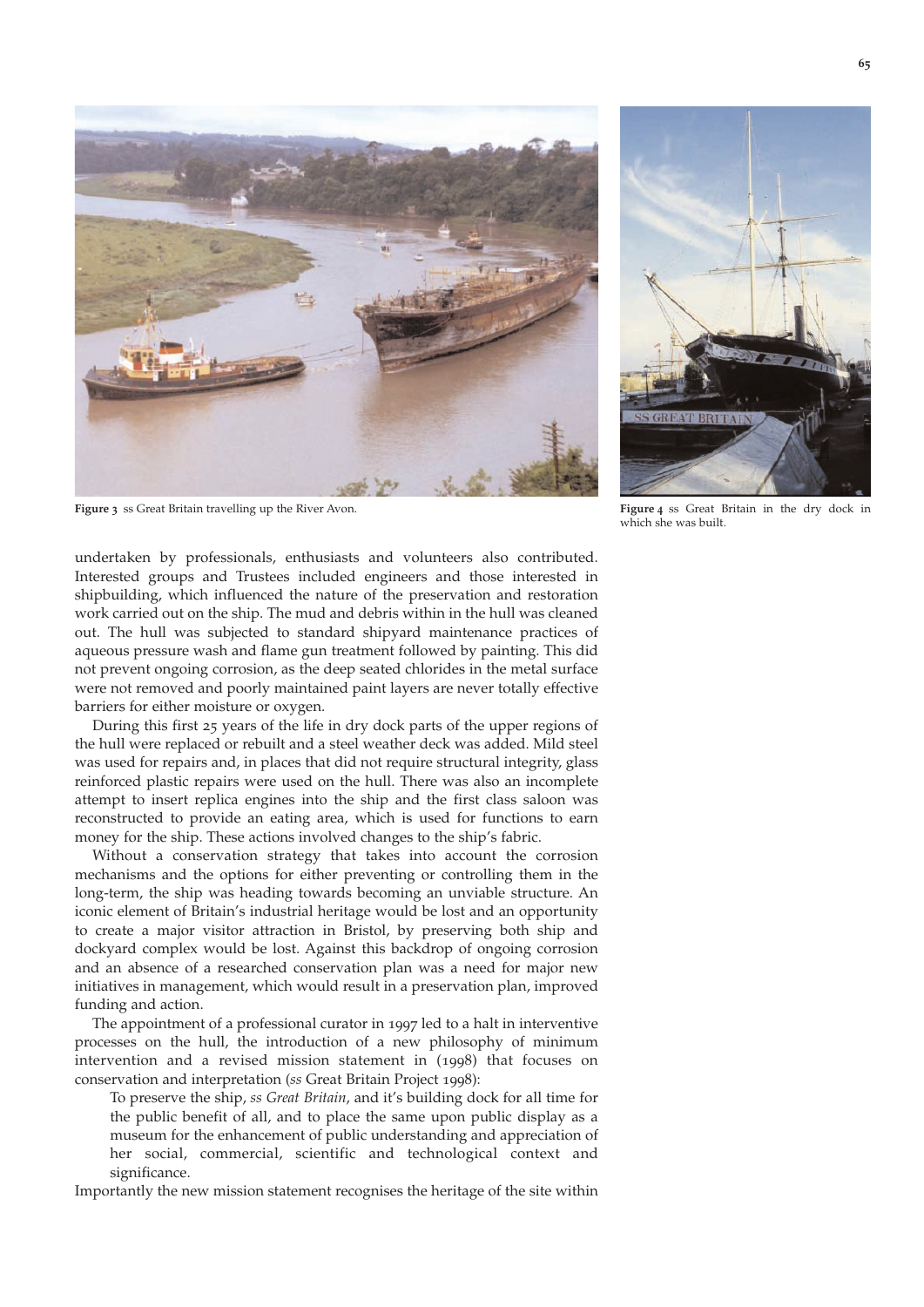any preservation plan, as well as the ship and its life. It retains the concept of perpetuity, but this must be set against the instability of iron and it may be an unrealistic view. The decision from the ss Great Britain Trust, "to conserve fully to the highest standards the extant fabric of the ss Great Britain (1843 –1970) and its building dock" defined the preservation programme as a conservation task, rather than a restoration programme.

Other objectives in the long-term Development Plan centre on broader issues, which must be seen as an integral part of any conservation plan as they will influence its design and provide parameters for developing funding bids:

- To enhance public understanding and appreciation of the social, commercial, scientific, and technological context and significance of the ship Great Britain, of the manner and construction, of the other ships, Great Western and Great Eastern, and of I K Brunel (and his Collaborators) in his maritime related ventures.
- To enhance the quality of the visitor experience and visit value (by improving and completing the interpretation of the ship, dock, and site.)
- To provide education and outreach services of consistently high quality and innovation.
- To achieve full registration as a museum with Museums and Galleries Commission, and compliance with all appropriate regional and international standards.
- To improve access to the ship for all visitor types, and an increase in overall number of visits per annum.
- To ensure financial viability and ethical integrity of ss Great Britain Project Ltd. in order to achieve the above objectives.

These goals generate the question, "how can a 322 feet long chloride ridden wrought iron hull be prevented from corroding in the atmosphere?" In simple terms, devising conservation procedures and managing their execution encompasses academic research and transfer of theory into practice, taking account of time, finance and resources. Conservation can be reduced to a simple formula:

- identifying problems;
- investigating them using materials science;
- utilising these results to research conservation options;
- linking conservation options to ethics and finance:
- adopting a pragmatic approach throughout.

Large objects require extensive management input, as conservation may take several years and involve both a wide range and large number of staff. Appropriate management structures and good planning facilitates controlled, measured and reasoned action that is the cornerstone upon which professional conservation rests.

## **New opportunities for conservation**

The Heritage Lottery Fund (HLF) has the potential to provide very large amounts of money for selected heritage projects recognised as being of great national importance (Robinson 1997). Large items such as ships and industrial complexes can move away from piecemeal conservation to a holistic preservation strategy in their attempt to gain finance from HLF, which has strict criteria and priorities that successful funding applications have to meet.

They also consider:

- whether there is need or demand for a project;
- viability of the project, its quality of work and its longer-term role;
- management of the project during implementation and after completion;
- measurement criteria for success in meeting project goals; financial accuracy and overall value for money.
- 

Funding applications are rigorously assessed by specialists and peer groups to ensure public accountability. Success requires professionalism and the in-depth research this entails comes at a financial cost, which may prevent the birth of a conservation plan. For the ss Great Britain finance was provided by HLF, as part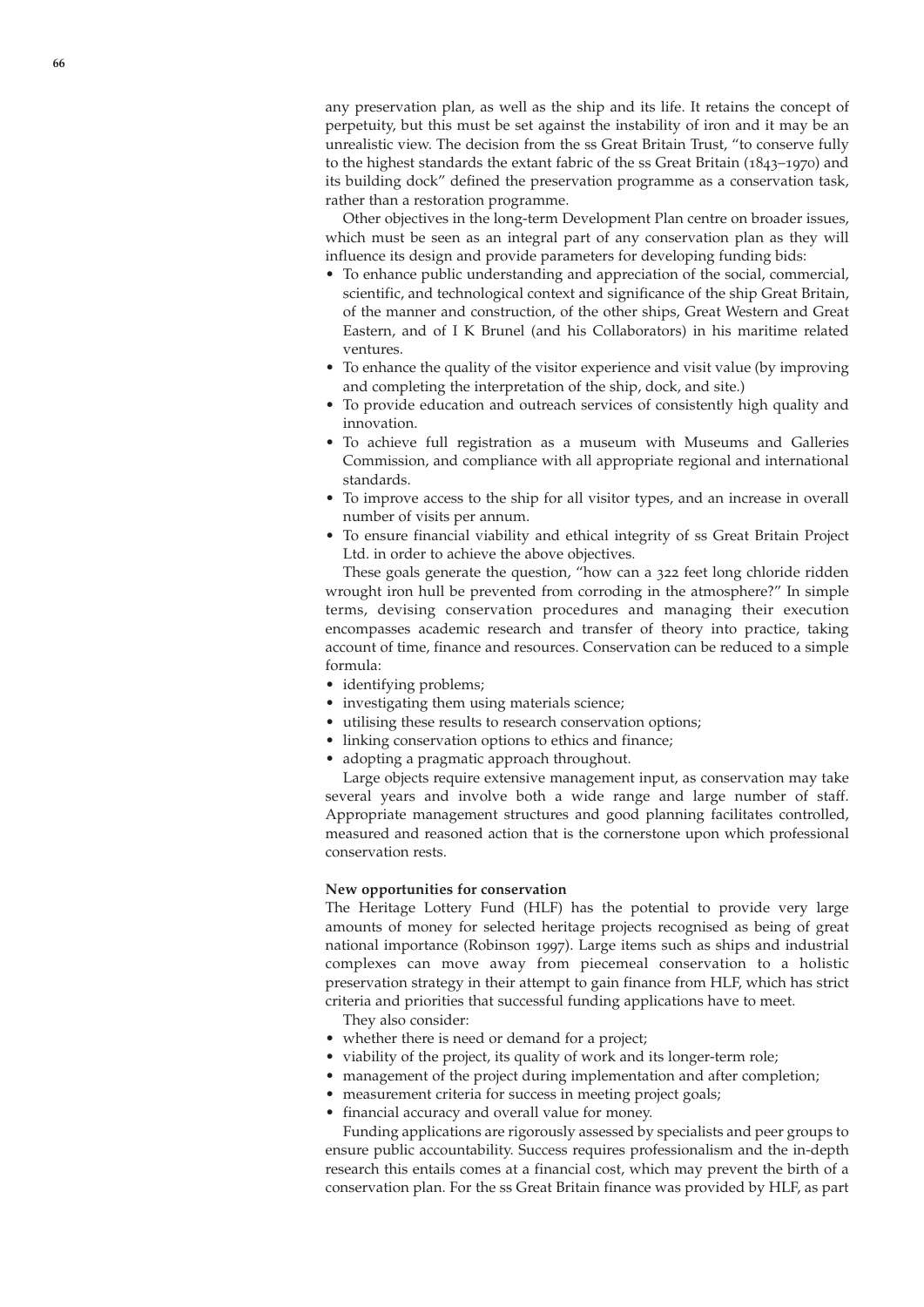of stage one in applying for further funds. Recognition of the importance of the ship had preceded the awarding of this grant.

Plans should provide both preservation options and mechanisms for achieving them, set within financial viability. This immediately elevates the importance of management. Initially management must deal with a multi-task problem and provide inclusive consultation to produce a strategic plan. The implementation of this will require a different form of management that provides focus on action, timetables, standards and finance. The initial two volume conservation plan for the ss Great Britain was overseen by the Executive director and produced by two main consultants. It took the form of assessment of options, justification of goals and identification of viable routes, which were underpinned by a range of specialist reports.

# **Managing the development of the project design**

Guiding the specialist research into a viable conservation plan required a simple decision making structure. The Trustees entrusted management to an Executive Director, who was answerable to them. While it is clear that no single person can generate an entire conservation design, it was felt that one individual should make the decisions that would formulate it. Ultimately, the Executive Director decided the validity, importance and quality of expert reports in relation to the conservation plan and its goals. This "apparent" totalitarian approach deliberately avoided decision making by committee, but required extensive partnership and team working that utilised the outcomes of meetings between individuals and bodies commissioned to provide an opinion. It allows for strong leadership that is properly empowered by and answerable to the governing body, which meets as a committee monthly, and whose chair meets with the executive director weekly.

The Executive Director also has a dedicated specialist in-house team, project manager and lead consulting conservator reporting directly to him. This system of management offers a mechanism for ensuring the core goals are delivered across a large and complex project, where any element can either cut across or contradict another. The Executive Director's role is to balance competing forces such as; interpretation versus conservation; engineering versus visual aesthetic and mechanical and engineering plant versus visitor experience.

Avoiding extensive committee structures for decision making was a conscious decision. While democratic consensus has a large number of merits, which include pooling thought processes and collective responsibility, committees comprising individuals from widely differing professional backgrounds offer scope for divergent views, slow decision making, wasted resources, timetable slippage and personality clashes. At its worst it can produce inertia. If the architects, structural engineers, mechanical engineers, material scientists, conservation specialists and the other professionals involved in the conservation plan for the ss Great Britain, offered anything more than data and advice, there was scope for a ponderous decision making structure. Without a clear management structure to co-ordinate specialist input, a project is in danger of unchecked growth, reduced impetus and losing adherence to the core vision and its goals.

# **Implementing the conservation design: Project management**

Managing the implementation of the strategic conservation plan differs from managing its design. Management of site work, quality, costs and timetables demand a different range of expertise to those used in strategic development. The conservation plan offers a working design and a document via which HLF can assess conservation viability. Implementation of this involves dozens of contractors, who are required to work to benchmarks and standards within a tight timetable. Controlling this is the remit of a project manger.

The project manger at ss Great Britain rapidly familiarized himself with the conservation design and the professionals implementing it. Maintaining deadlines is essential, as the work of one group of specialists can influence that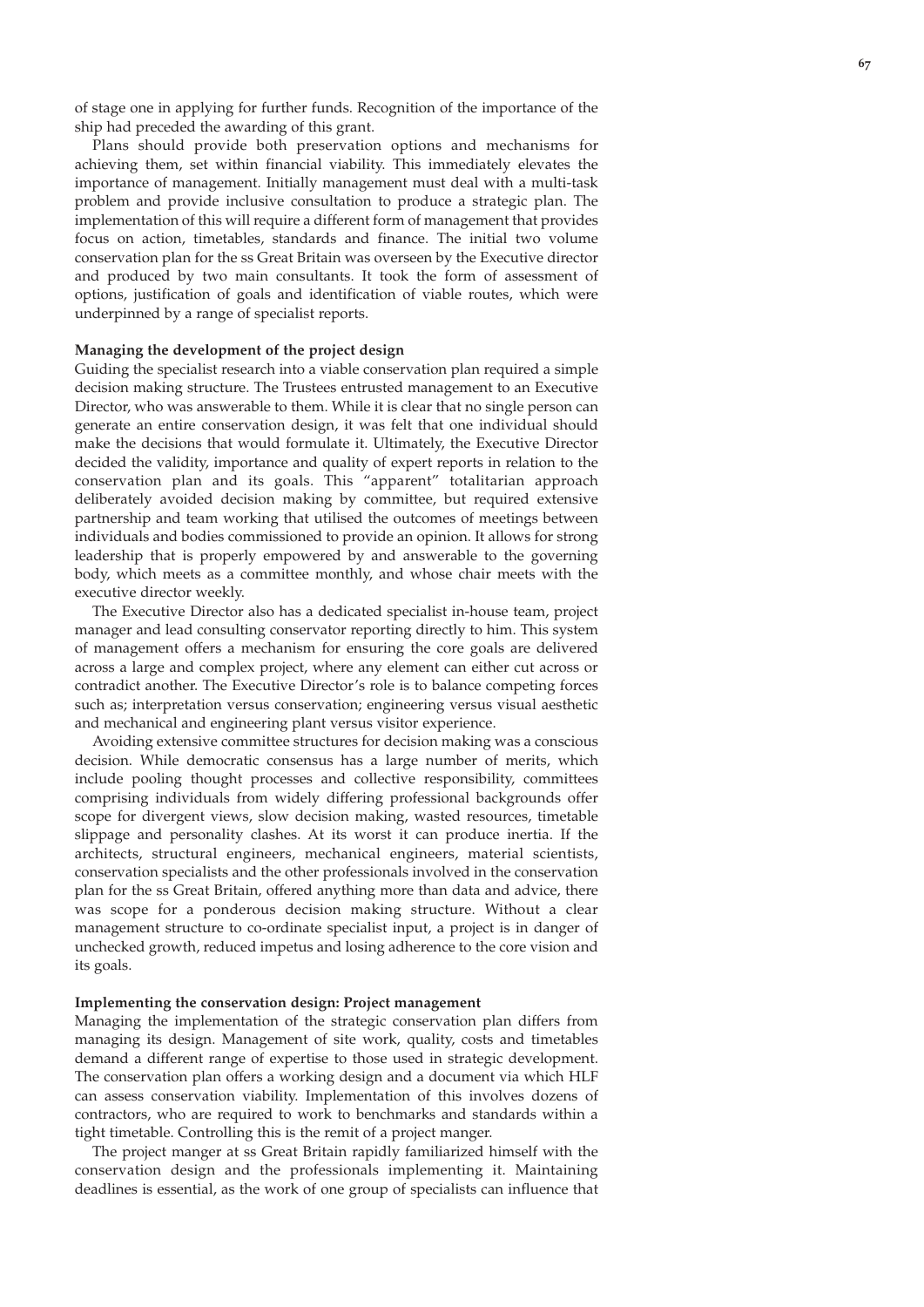of another. Engineering calculations and architectural designs could be delayed by late results from corrosion research. Consultants involved in ongoing work attend design team meetings once per week and monthly Progress Meetings ensure snags are identified and timetables are ratified or adjusted. Not only does this progress the conservation, but it offers accountability for HLF, who also appoint specialists to examine data, monitor progress, approve the quality and assess viability.

# **Volume 1: Conservation plan for Great Western Steamship Company Dockyard and the ss Great Britain**

Justifying preservation is essential for working objects that were conceived as having an end life that occurred either when the cost of repair exceeded the cost of replacement or when the original mission no longer existed (Ashley 1997). Volume 1 of the *ss Great Britain* Conservation Plan examines the historical significance of the Great Western Steamship Company Dockyard and the *ss Great Britain* (Cox and Tanner 1999). The site and its context are discussed and their importance verified with advice on topics such as sustainability, accessibility, the Bristol Local Development Plan and other factors relating to statutory and nonstatutory controls of the site. The conservation plan follows Australian Rules – description of heritage assets; analysis of cultural significance; development of policy to preserve this significance and condition report to deliver mechanisms for preservation of the significance identified (Kerr 1996).

Demolition and alteration of existing buildings according to their historical significance is discussed in recognition of visitor requirements and numbers, access routes and health and safety. Planning this involves architects, engineers and historical researchers. These projections influence calculations on long-term financial viability and the income required for staff, plant and conservation needs. This holistic view avoided the limited view of conservation sometimes offered by conservators who become too closely engaged with 'their' object (Drysedale 1987). Avoiding focus solely on the ship offers a better chance of funding success, as the ship is the jewel in the crown rather than the single aim of the project.

## **Volume 2: Condition report and recommendations for the ss Great Britain**

This volume was produced by Eura Conservation Ltd in conjunction with the Executive Director and his deputy (Turner et al 1999). Arguably the ship presents the most complex aspect of the whole scheme and the goal is to preserve it… "for all time". To aid this it is important to determine its rate of corrosion and then control this in a semi-quantitative manner.

Specialist reports formed the basis of a condition report for the hull. This broadly identified it as being considerably mineralised, physically weak and generally chloride infested, as well as being housed within a damp aggressive environment (table 1) (Turner et al 1999). Paradoxically these assessments reflect both the teamwork central to this project and the importance of central management to match data to conservation goals. Time was important as current thickness measurements of hull plates indicated corrosion to the point of instability within 25 years. Retention of mineralised areas on the lower reaches of the hull support the goal of conservation, rather than restoration (Turner et al 1999).

#### **Corrosion model**

The results of environmental differences following holing and beaching in Sparrow Cove were evident in damp and oxygenated atmosphere in the dry dock. In July 1999 daily maximum relative humidity within the dry dock was 90% and the minimum was 48%, with maxima and minima of  $70\%$  and  $40\%$ inside the forward bulkhead (Tanner et al 1998). In comparison to the upper reaches of the hull, both the inside and outside lower regions of the hull were particularly unstable in the atmosphere, due to their long-term total immersion in seawater infusing them with chloride, which can provide an strong electrolyte.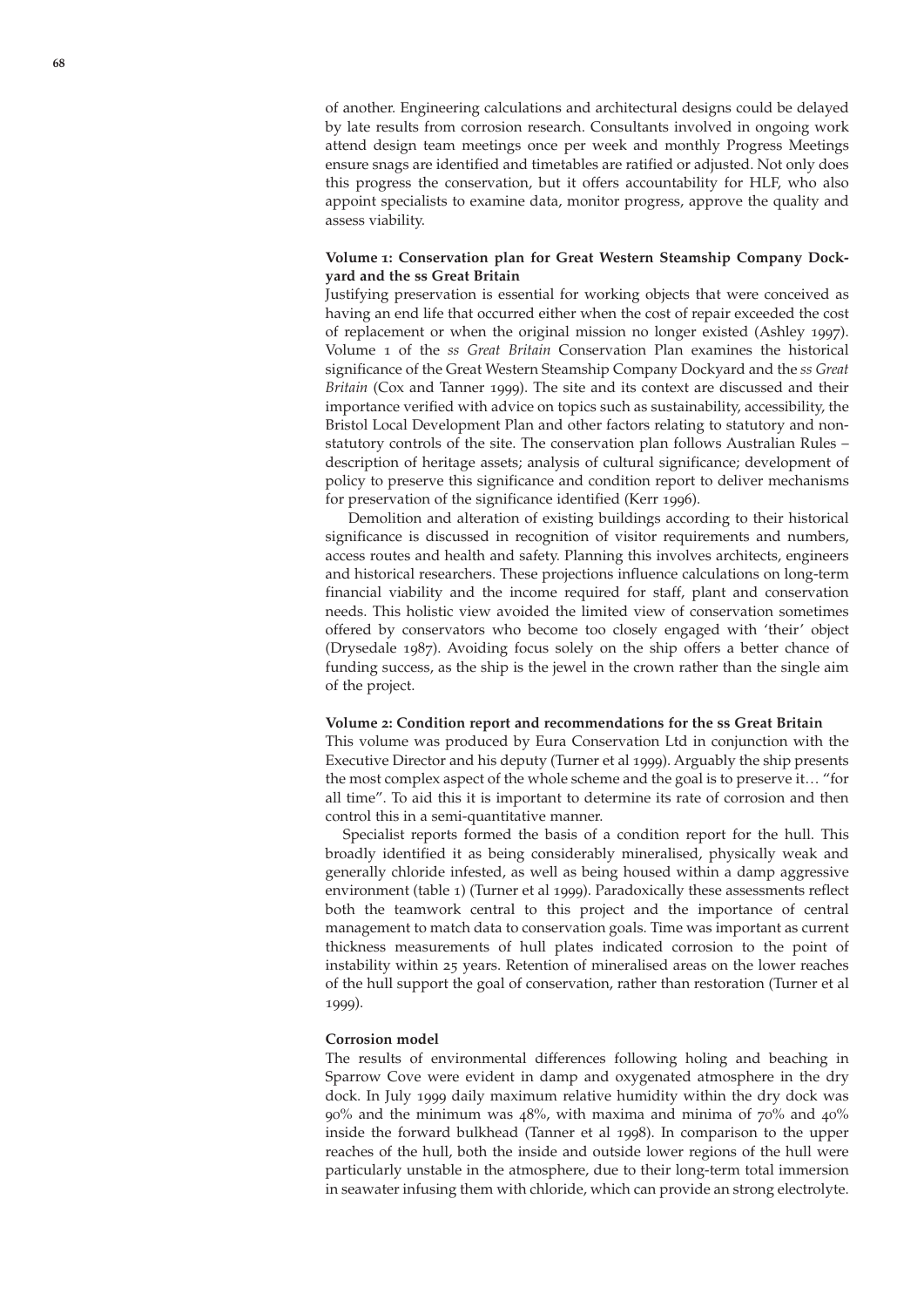| Assessment                                                                                         | Assessor                                                         | Outcome                                                                                                                                                    |
|----------------------------------------------------------------------------------------------------|------------------------------------------------------------------|------------------------------------------------------------------------------------------------------------------------------------------------------------|
| Acoustic and visual<br>assessment of the hull<br>condition                                         | Eura Conservation Ltd.<br>1998                                   | Categorisation of hull condition from $1-4$<br>(good to very poor)                                                                                         |
| Mechanical testing - hull,<br>dock caisson, load bearing<br>wooden support struts                  | Sandberg consulting,<br>inspecting and testing<br>engineers 1998 | Ultimate tensile stress measurements and<br>metallographic data                                                                                            |
| Chloride content of<br>corrosion products Shane<br>Casey - ss Great Britain<br>employee.           | Shane Casey - ss Great<br>Britain employee 1999                  | Chloride content of corrosion from<br>selected parts of the hull - not of chloride<br>in the metal                                                         |
| Structural appraisal of ship                                                                       | Morton Partnership Ltd<br>1998                                   | Provisional strengthening proposals                                                                                                                        |
| Overall structure of the<br>ship and its means of<br>support                                       | Alan Baxter Associates<br>consulting engineers 1998              | Identified the effect of early alterations<br>on the structural integrity of the ship                                                                      |
| Wrought iron of ss Great<br><b>Britain</b>                                                         | Dr JE Morgan 1996                                                | Properties of wrought iron in design and<br>renovation allows questioning of any<br>repair by conventional welding due to<br>iron-slag mix in wrought iron |
| Preliminary survey of Great Holden Conservation Ltd.<br>Western dry dock and other 1998<br>masonry |                                                                  | Essentially and assessment of the<br>environment around the ship.                                                                                          |

Ferric oxyhydroxides (FeOOH), including Goethite ( $\alpha$ FeOOH) and the chloride bearing Akaganeite ( $\beta$ FeOOH), were identified as corrosion products on the hull (Watkinson and Lewis 2004). Magnetite (Fe<sub>3</sub>O<sub>4</sub>) occurred at the less aerated metal/paint layer interface. Spalling of the corrosion layers revealed the metallic iron and a fresh FeOOH /Fe<sub>3</sub>O<sub>4</sub> corrosion product mixture, often with weeping (see figure 5).

The corrosion model for chloride infested wrought iron in the atmosphere involves two corrosion reactions; the oxidation of anodically produced  $Fe<sup>2+</sup>$  ions (equation 1) (Turgoose 1982) and acid dissolution of metal at the anode (equation 2) (Selwyn et al 1999). The formation of various FeOOH polymorphs occur and  $Fe<sub>3</sub>O<sub>4</sub>$  in the reduced oxygen environments beneath paint and corrosion layers (Chandler and Stanners 1966, Jones 1992, Knight 1992,).

$$
4Fe^{2+} + O_2 + 6H_2O \rightarrow 4\beta FeOOH + 8H^+
$$
\n
$$
4HCl (aq) + 3H_2O + \frac{1}{2}O_2 + Fe \rightarrow 2FeOOH(s) + 4HCl(aq)
$$
\n(1)

**Table 1** Condition surveys of the ship.

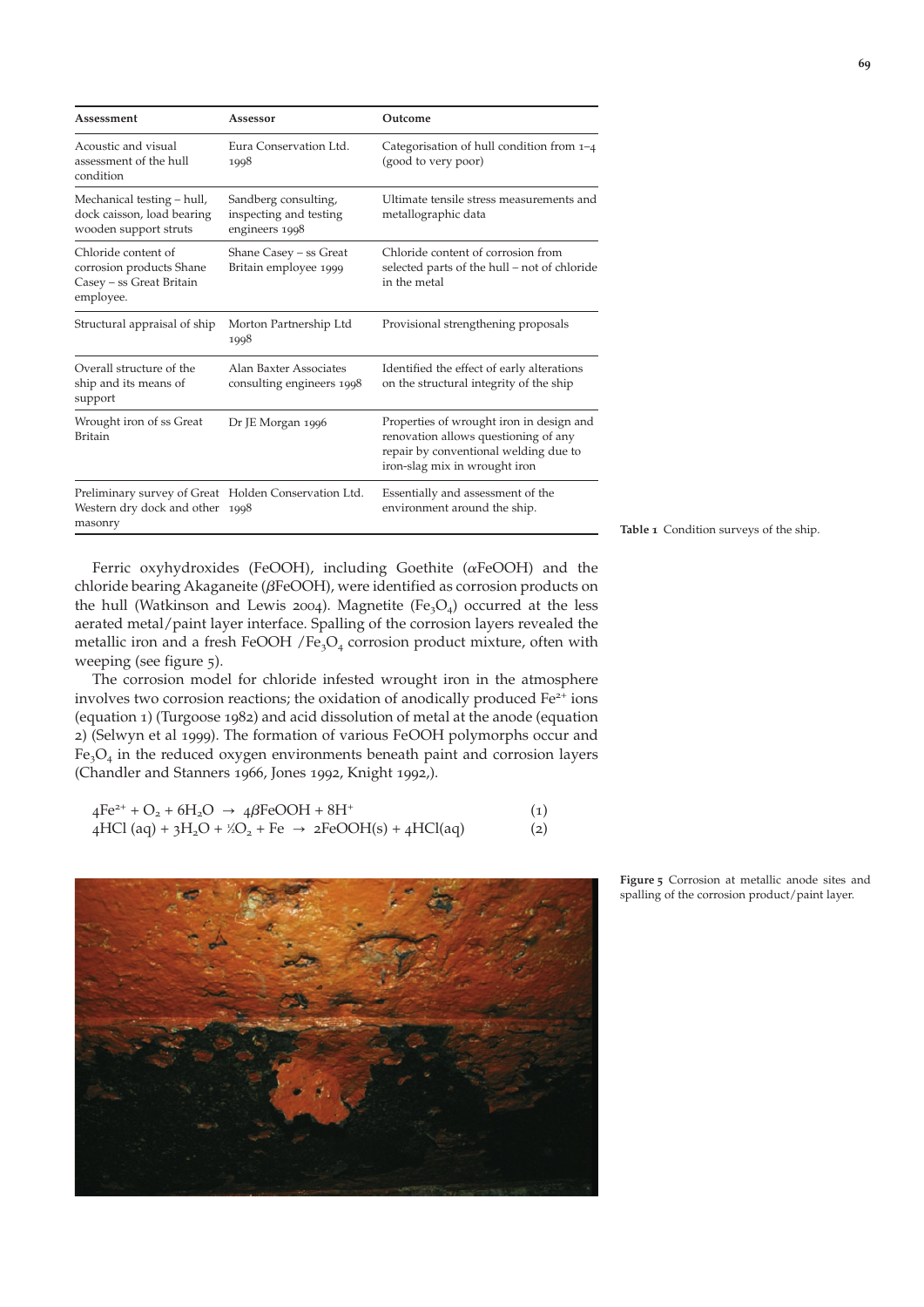| <b>Treatment</b>          | Comment on treatment within context of<br>ss Great Britain conservation plan                                                                                                                                                                                                                                                         |  |
|---------------------------|--------------------------------------------------------------------------------------------------------------------------------------------------------------------------------------------------------------------------------------------------------------------------------------------------------------------------------------|--|
| Aqueous wash              | Inefficient and unpredictable level of chloride extraction; aerated<br>environments provide lower chloride extraction than deaerated (Selwyn<br>and Logan 1993, Scott and Seeley 1987, Watkinson 1982 and 1996).                                                                                                                     |  |
| Alkaline sulphite         | Better aqueous chloride extraction due to alkali and deaerated<br>environment, but normally less than 90% chloride removed; caustic<br>solution; impractical on scale required (Gilberg and Seeley 1982, Knight<br>1997, North and Pearson 1975, Rinuy and Schweizer 1982, Selwyn and<br>Logan 1993, Turgoose 1985, Watkinson 1996). |  |
| Sodium hydroxide          | Between 55% and 80% chloride removed in aerated environments; caustic<br>solution; impractical scale (North and Pearson 1978, Watkinson 1982, 1983<br>and <sub>1996</sub> ).                                                                                                                                                         |  |
| Alkali wash               | Sodium Carbonate wash; used with Holland 1 submarine; efficiency as<br>chloride remover unknown; practical application problems with very<br>corroded structures; disposal of treatment solution (Barker et al 1997,<br>Knight 1997).                                                                                                |  |
| Electrolysis              | Varying reports on efficiency and stability; disposal of electrolyte is a<br>problem; challenging on a large scale; better with substantial metal cores;<br>hull is extensively mineralised in places (Knight 1997, Selwyn and Logan<br>1993, Selwyn et al 2001).                                                                    |  |
| <b>Hydrogen</b> reduction | Effective chloride removal; reactive pyrophoric iron produced; ethically<br>questionable; impractical on scale required (Barker et al 1982, Birchenall<br>and Meussner 1977, Tylecote and Black 1980).                                                                                                                               |  |
| Inhibitors                | Inhibitor action is unpredictable on heavily corroded iron surfaces that are<br>contaminated with chloride; toxicity limits choice (Argryropoulos et al<br>1997, Skerry 1985, Turgoose 1985).                                                                                                                                        |  |
| Cathodic protection       | Hull lacks metallic continuity due to areas of total mineralisation that are<br>being retained as part of the conservation rationale.                                                                                                                                                                                                |  |
| Desiccation               | Removal of water from the corrosion mechanism prevents electrolytic<br>corrosion.                                                                                                                                                                                                                                                    |  |

**Table 2** Treatment options for the ss Great Britain (after Watkinson and Lewis 2004)

# **Conservation options**

Corrosion in a damp oxygenated atmosphere relies upon the presence of anodes and cathodes, with solid phase electrical contact between these and in an electrolyte that is replenished by atmospheric oxygen. To stop corrosion at least one agency of decay must be removed or negated. There are a range of options for achieving this (see table 2).

Removing the electrolyte ions from corroded iron is a challenge that no conservation technique has managed to solve for chloride ions (Keene 1994, Knight 1997, Turgoose 1985, Watkinson 1996). The size of the ship offers both practical and health and safety problems for many treatments, especially those aqueous wash systems aiming for 'chloride removal'. They require deoxygenation and alkaline environments for best results (North and Pearson 1978, Turgoose 1985). Controlled disposal of millions of gallons of alkali wash would present cost and safety limitations. Additionally the chloride extraction efficiency of such treatments is not predictable, although on a small scale some systems have been shown to have good efficiency on wrought iron archaeological samples as determined by sample digestion (Watkinson 1996). Pulsating electrolytic desalination methods have shown good chloride extraction efficiency of small wafer thin artificially chlorinated cast iron samples in laboratory conditions (residual chloride determined by sample digestion), but remains untested with large wrought iron objects (Dalard et al 2002). Reports of chloride removal from large cast iron objects using electrolysis focus on the residual instability of the object (McCarthy 2000). Application difficulties arise for all electrolytic methods on the ss Great Britain, due to her size and severe corrosion of the hull producing electrical discontinuity.

Whether chloride removal is attempted or not, post-treatment environmental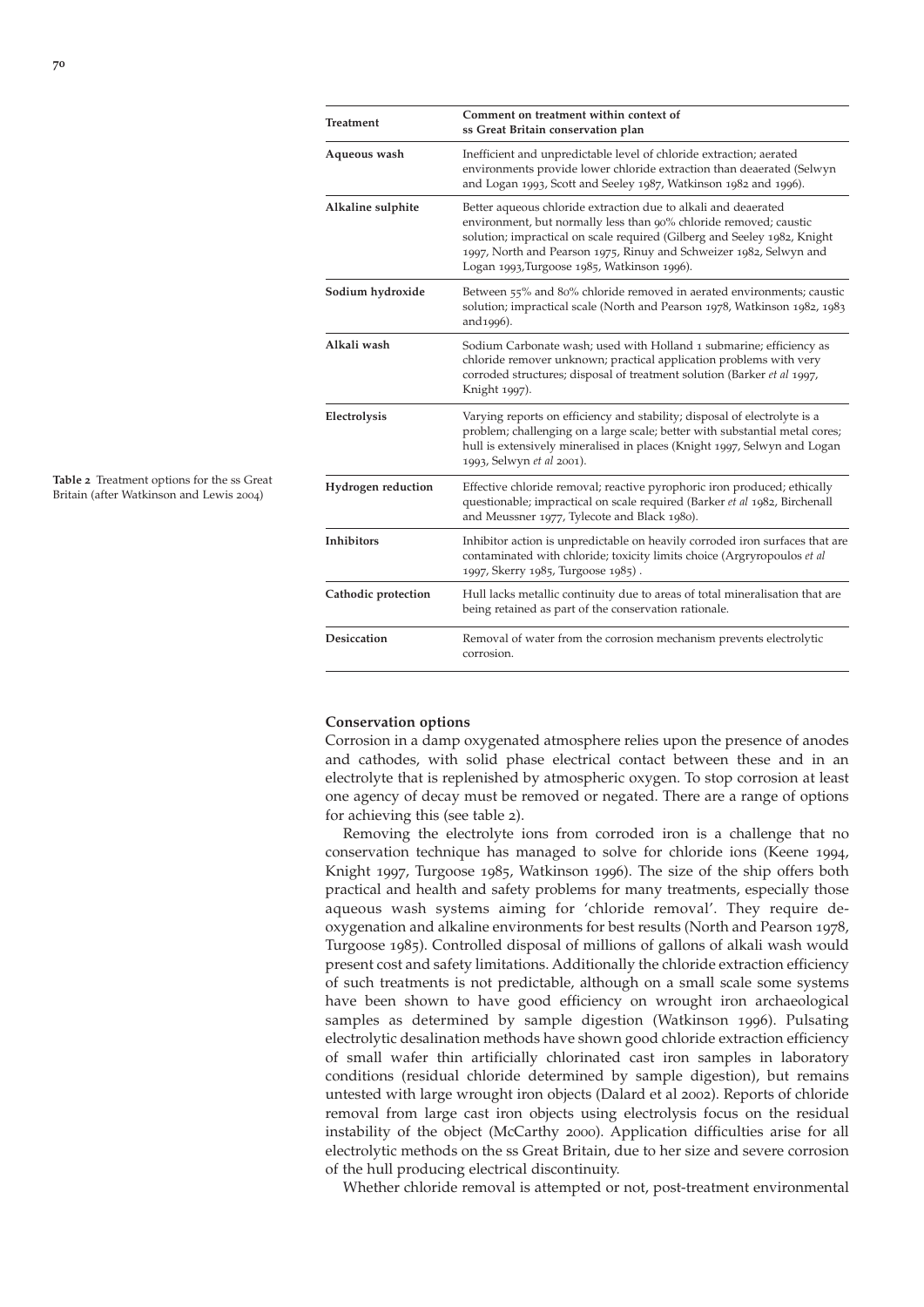control is essential to prevent corrosion, as is the case for the Holland 1 submarine. This was washed to remove chloride, yet remains stored in a controlled relative humidity (Barker et al 1997). The unpredictability, cost and impractical nature of employing interventive conservation methods designed to remove chloride, convinced the Executive Director and Eura Conservation Ltd. that controlling the damaging influence of chloride in the hull by environmental methods, was the most cost effective and predictable preservation option.

Controlled storage that eliminated oxygen would prevent the oxidation of iron, but this is costly and also impractical if visitor needs are taken into consideration. Object size is crucial in any such instance where an enclosed display case is necessary (Mardikian et al 2004). An alternative control method used extensively in conservation is to remove water in order to prevent electrolyte formation. Even on a small scale attaining and maintaining low relative humidity offers challenges. Before initiating desiccated storage, it is necessary to experimentally examine iron corrosion and to establish what corrosion reactions could occur as chloride infested iron is dried, then determine the effect of moisture on these reactions. The resulting data will reveal how dry the ambient environment should be to prevent the corrosion reactions examined. This information can be of use to those designing the storage environment for the ship.

# **Underpinning research for corrosion control**

The Executive Director recognised the importance of reproducible laboratory testing to support his ideas on preserving the ship by desiccation. The Conservation Department at Cardiff University was commissioned to research a corrosion model for chloride infested iron. The goal of this work was to determine no-corrosion relative humidity values for reactions involving chloride bearing compounds in contact with iron and to examine how corrosion rate related to changing relative humidity. Resulting data on no-corrosion points and corrosion rate provides an opportunity for management to make value judgements on design and operating conditions for the moisture controlled storage space around the hull. Initial design and running costs will vary according to relative humidity - the drier the environment the higher the cost.

Modelling drying of the hull reveals that chloride bearing  $\beta$ -FeOOH will form as drying concentrates chloride and corrodes the iron.  $\beta$ -FeOOH will also be present from earlier corrosion. As chloride concentrates and pH drops at the metal surface, it is thermodynamically possible for solid ferrous chloride to form (Turgoose 1982b). Iron corrodes when mixed with FeCl<sub>2</sub>.4H<sub>2</sub>O at 20% relative humidity, but it does not corrode when the relative humidity is 15%, wher e FeCl<sub>2</sub>.2H<sub>2</sub>O is the stable hydrate form (Turgoose 1982b). The water in FeCl<sub>2</sub>.4H<sub>2</sub>O is thought to support electrolytic corrosion, whereas FeCl<sub>2</sub>.2H<sub>2</sub>O does not.

 $\beta$ FeOOH is reported to corrode iron that is in contact with it, due to its hygroscopicity and the mobility of the significant amount of surface adsorbed chloride that it carries (Ishikawa *et al* 1988, Turgoose 1982a, Watkinson and Lewis 2004 and 2005a). The surface adsorbed chloride of long-standing rain washed  $\beta$  FeOOH on the hull may have been removed rendering it incapable of corroding iron in contact with it at low humidity (Watkinson and Lewis 2005a). BFeOOH will retain surface adsorbed chloride in areas of the ship that are not rain-washed and it can corrode iron in contact with it, provided the storage relative humidity supports the  $\beta$ FeOOH/iron corrosion reaction. The reported 25 year metastability of  $\beta$ FeOOH (Gilberg and Seeley 1981) has not been detected by the authors of this paper (Watkinson and Lewis 2005a). This means that chloride bound up in the crystal structure of bFeOOH will not necessarily be released by transformation to  $\alpha$ FeOOH.

Based on the corrosion model involving  $\beta$ FeOOH and ferrous chloride, experiments were carried out to link relative humidity to corrosion of chloride infested iron in low humidity environments by examining the effect of  $\beta$ FeOOH, FeCl<sub>2</sub>.4H<sub>2</sub>O and FeCl<sub>2</sub>.2H<sub>2</sub>O on iron powder at differing relative humidities (Watkinson and Lewis 2004). Results were used by the ss Great Britain Trust to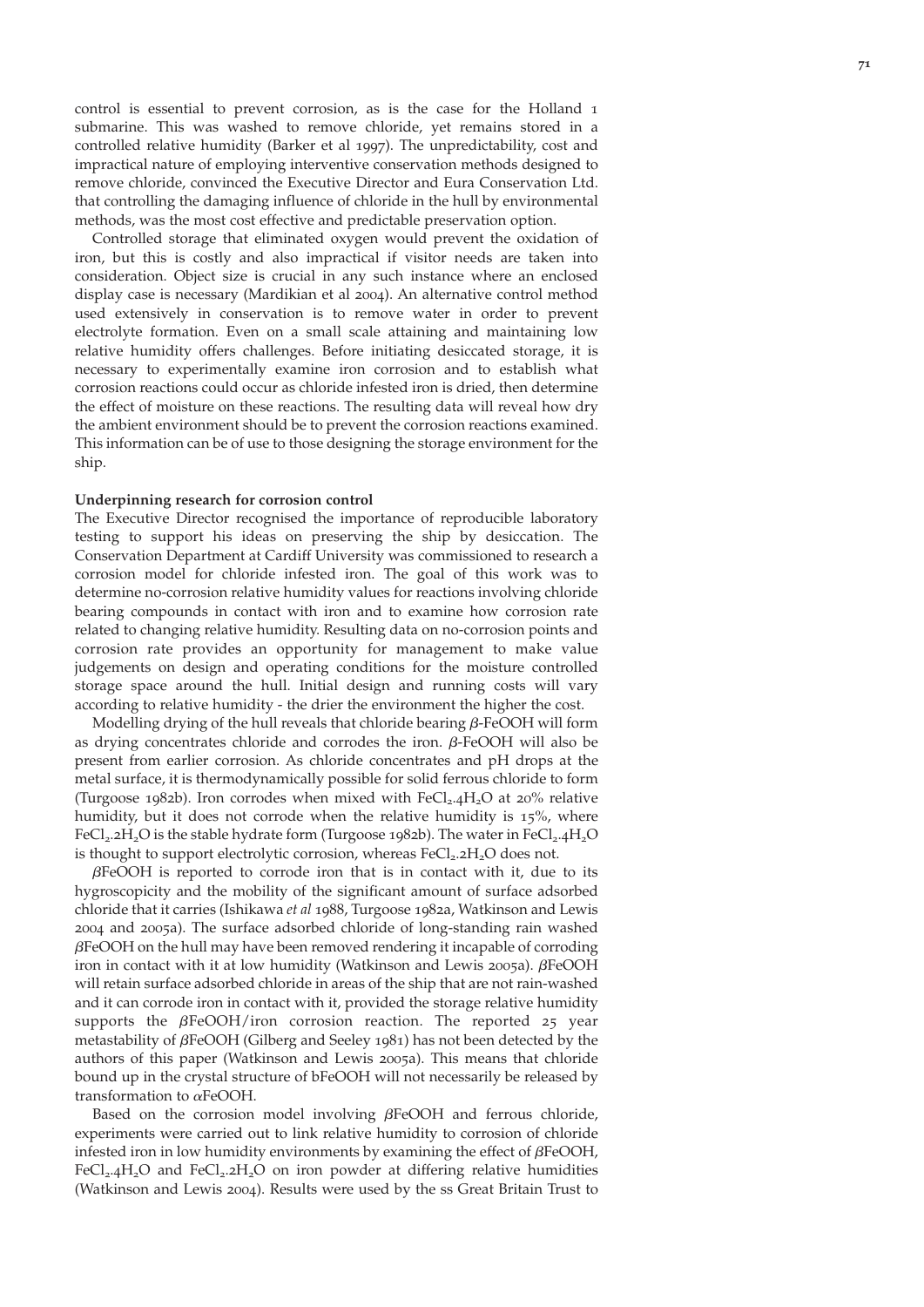

design their storage environment. Extensive testing of the hygroscopicity of  $\beta$ FeOOH and ferrous chloride and their ability to corrode iron has been reported elsewhere (Watkinson and Lewis 2004, 2005a and 2005b). In summary, Analar grade  $FeCl<sub>2</sub>·4H<sub>2</sub>O$  and synthesised  $\beta$ FeOOH, which was assayed as 99% pure (Watkinson and Lewis 2004) were used in corrosion tests with pure iron powder in a climatic chamber that controlled relative humidity to  $\pm 1\%$  (established by test calibrations) and  $\pm 0.5^{\circ}$ C. Test samples were placed on a calibrated balance (accuracy 0.0001g) in the chamber. All tests were run at fixed humidity and  $20^{\circ}$ C to allow for calculations in specific humidity, as well as relative humidity. Weight changes that may be due to iron corrosion, oxidation of corrosion product, desiccation or hydration, were dynamically monitored to file every 5 minutes. These values were used to determine whether corrosion of iron had occurred, along with visual inspection, XRD and FT-IR of the sample.

# **Results**

 $FeCl<sub>2</sub>·2H<sub>2</sub>O$  was stable at 19% relative humidity and iron powder mixed with it did not corrode (see figure 6). In contrast  $FeCl<sub>2</sub>·4H<sub>2</sub>O$  was the stable hydrate at 22% relative humidity, where corrosion of iron powder occurred and became faster with increasing relative humidity (see figure 6).

For mixtures of unwashed  $\beta$ FeOOH and iron powder exposed to various fixed relative humidity values, corrosion continued down to 15% relative humidity and was not measurable at 12% (see figure 7). Initial weight loss at low relative humidity is due to desiccation of the  $\beta$ FeOOH exceeding any weight gain due to corrosion. Later weight gain from corrosion exceeds any loss from desiccation.

Corrosion significantly increases as 30% relative humidity is approached for both FeCl<sub>2</sub>.4H<sub>2</sub>O and  $\beta$ FeOOH. Desiccation below 19% relative humidity will prevent corrosion of iron involving  $FeCl<sub>2</sub>4H<sub>2</sub>O$  and the corrosion contribution of  $\beta$  FeOOH is slight. Corrosion of chloride infested iron can be prevented below 15% relative humidity. This data is being used by engineers and architects to design climate control plant and the tolerances of the dock and hull seals that would create the controlled storage space around the ss Great Britain Hull. The results reported here endorse the principle of desiccation as a means to preserve the iron hull of the ss Great Britain.

## **Discussion**

The semi-quantitative data from testing also offers an opportunity for the management team to adopt a pragmatic approach to preservation of the hull. Cost effectiveness often promotes compromises. Stopping iron corrosion costs a great deal of money (below 15% relative humidity). Until 21% relative humidity

**Figure 6** Weight change versus time for 2g iron powder and 2g ferrous chloride at selected relative humidities (Watkinson and Lewis 2004). FeCl<sub>2</sub>2H<sub>2</sub>O at 19% and FeCl<sub>24</sub>H<sub>2</sub>O at other relative humidities.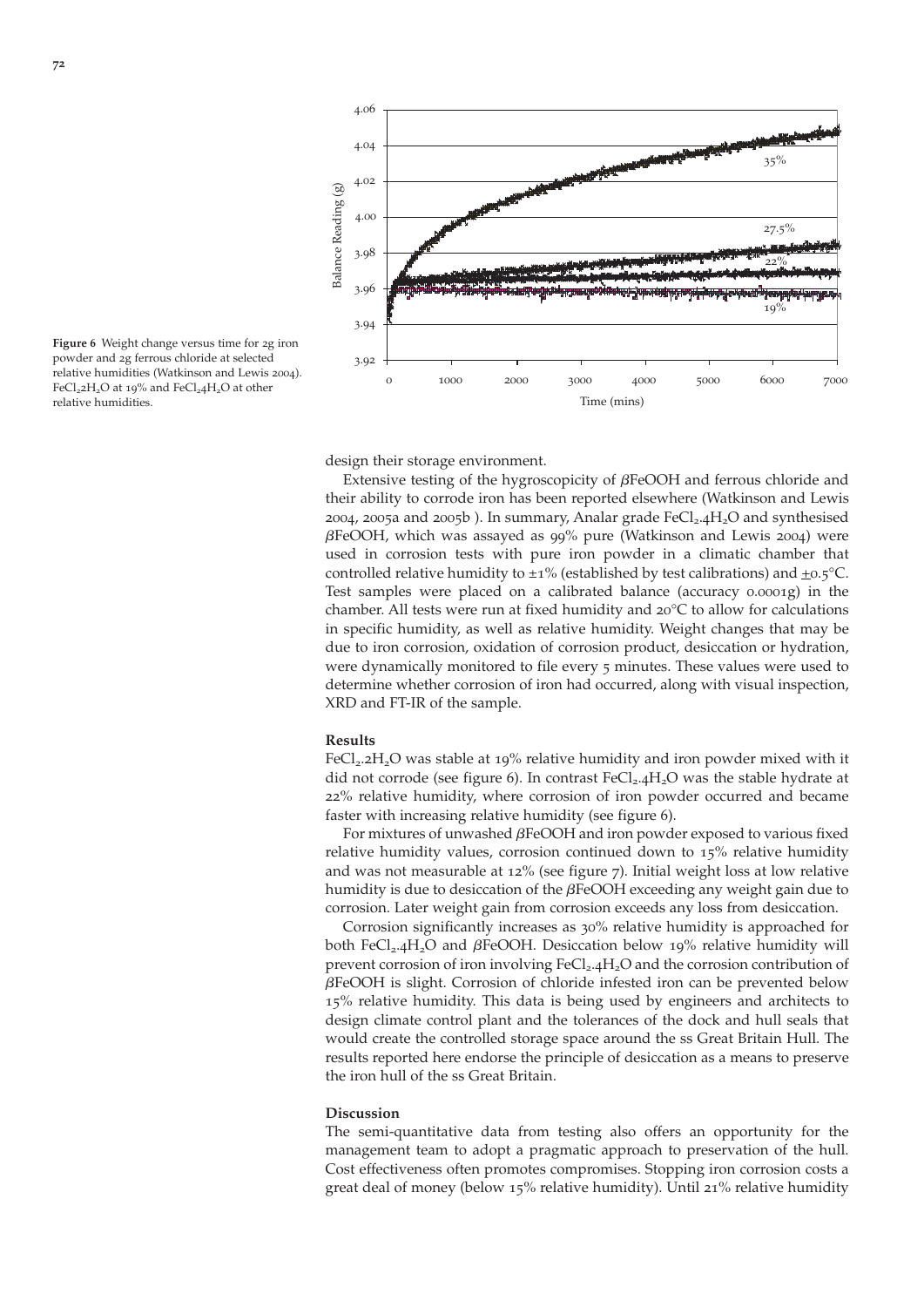

**Figure 7** Weight change versus time for 2g iron powder and 2g beta-FeOOH at selected relative humidities (Watkinson and Lewis 2004). Initial weight drop is due to water loss from beta-FeOOH.

is reached only BFeOOH contributes to corrosion of iron and the rate of corrosion is very slow. This offers a cheaper storage option with a limited corrosion rate. Above 21% relative humidity both FeCl<sub>2</sub>.4H<sub>2</sub>O and  $\beta$ FeOOH will contribute towards corrosion and rate of corrosion increases with rising relative humidity. Above 25% relative humidity corrosion becomes more rapid and is significant at 30% relative humidity. Keeping the ship below 25% relative humidity is much more beneficial for its survival than keeping it at 30%, where corrosion rates are about six times greater overall (see figures 6 and 7). If low relative humidity storage is chosen fluctuations to relative humidity values below 25% will produce limited corrosion, but rises to 30% relative humidity will cause significant increases in corrosion rate.

Overall this research has not only offered data useful for designing a controlled storage space, but also a tool for understanding and predicting the increase in corrosion rates expected with rises in humidity. The results that it produced must be interpreted in relation to their laboratory modelling. On the ship the iron is flat plate and there are overlying corrosion layers. This morphology may influence corrosion rates and loss of metal.

# **The conservation design**

Cost and aesthetic considerations dictate the design of the controlled space around the hull. Similar criteria had influenced other designs for enclosing historic ships, where a national competition was used to find a design for the building to house the wooden warship Wasa (Hafors 1997). A structure to encase the whole of the ss Great Britain was rejected on the grounds of cost, major engineering issues and the aesthetic transformation of the heritage dock area. The solution adopted offers a visual concept of a floating ship with visitors able to explore below the waterline while inside the dry dock (figure 8). A glass watercovered horizontal plate constructed from the dockside to the side of the hull would enclose the chloride ridden lower section of the hull.

Within this space local drying of the hull will occur by dehydrated air channelled over its surface. Engineers and architects are responsible for designing plant and the new structure, taking into account operational parameters such as air leakage, solar gain, turbulence and temperature and moisture variation within the enclosed space. The interior of the ship is being refitted to represent various periods in the history of the vessel. The entire hull interior will form part of the controlled environment and will be sealed against the atmosphere. In this way science has been used to address the chemistry of corrosion and architects and engineers translate this into a control solution by overcoming the practicalities of environmental control.

It is energy differences that lead to the establishment of corrosion cells. It might be thought that making the lower region of the hull passive could establish a huge galvanic cell with the upper region of the hull. A number of factors mitigate against this. Mineralization, corrosion between overlapping riveted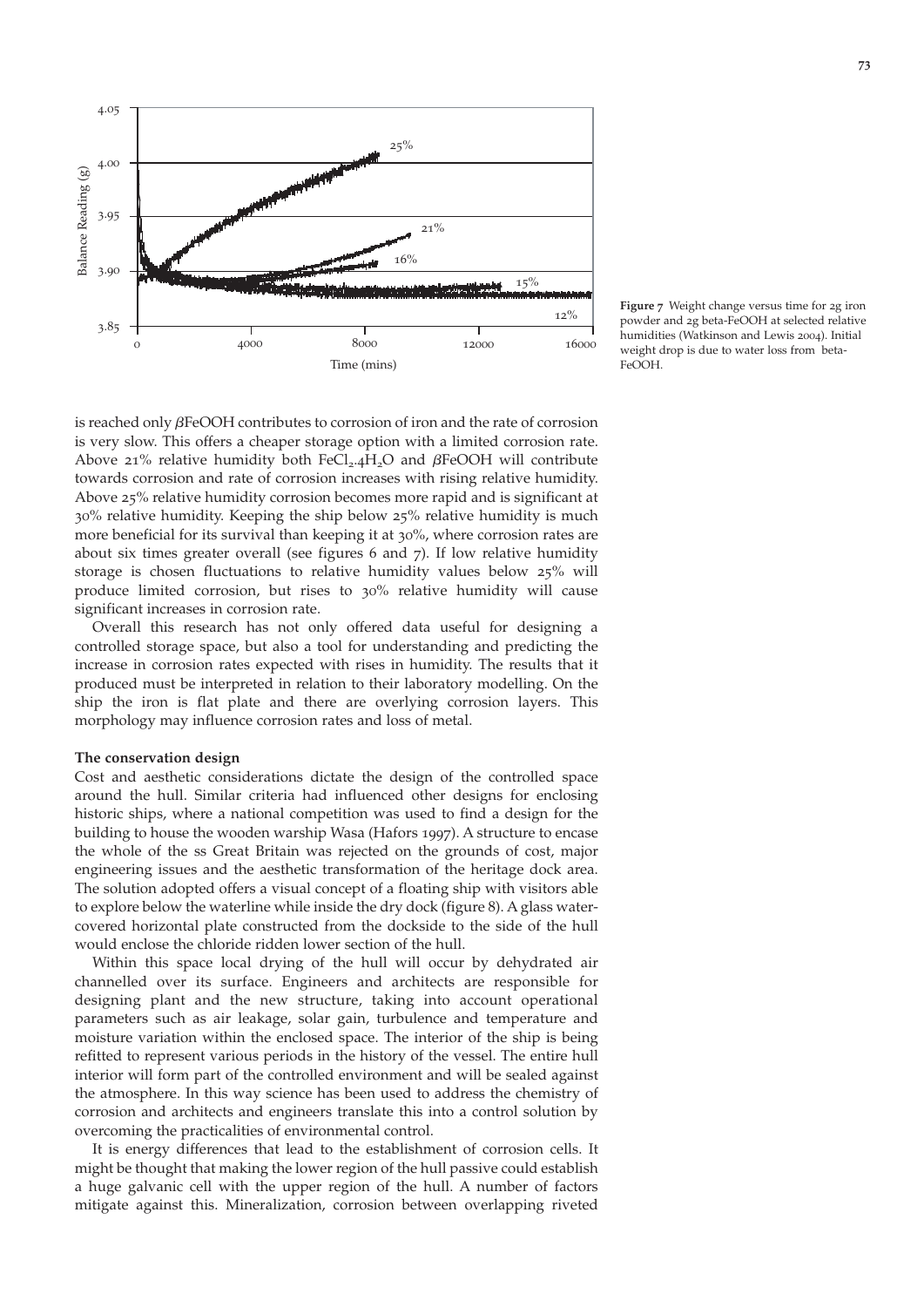

**Figure 8** Artists impression of the controlled space around the lower hull of the ss Great Britain.

plates and sections of hull replaced with epoxy resin offer electrical discontinuity and there is a range of metal compositions in the upper hull, which has a recent steel deck and assorted modern steel supports. There will also be an absence of electrolyte. No structural steel additions are added to the wrought iron by welding. Also the exterior of the hull is protected from the elements by a quality controlled protective coating system devised by Robert Turner of Eura Conservation Ltd. Solid areas of the upper hull have been totally stripped of corrosion by hydroblasting at up to 2500 bar and taken down to the metal. This is then coated with a two pack zinc rich wet application epoxy primer (Leigh L111) applied to a dry film thickness of 50 microns. The mid coat is a two pack epoxy (Leigh L653) applied to a dry film thickness of 125 microns, which is then top coated with two pack conservation grade urethane sheen finish (Leigh C237). The good chemical resistance of epoxy resins is combined with the good UV resistance of poly urethanes. Fragile areas of the topside are cleaned at low pressure of 8 bar using a Vacublast and Australian Garnet Powder. Thin surfaces are cleaned to SA2.5 and allowed to flash rust before being cleaned immediately prior to adding the Leigh's M111, which is tolerant of gaps between coating times. This coating regime allows for excellent weather resistance and offers a degree of protection against possible galvanic corrosion by limiting water and oxygen access.

No system is fail safe in its operation. The target relative humidity may not be constantly attained. It may fluctuate or operate above the specified level. To understand how such fluctuations would influence the rate of iron corrosion, Cardiff University is modelling the effect of high humidities and fluctuating humidity on the corrosion process, with long and short lived dwell times above the target relative humidity. This allows for predictions on possible damage to the iron hull if the plant controlling relative humidity failed. It also offers options to run plant more cheaply at values slightly above optimum relative humidity levels, in the knowledge that it is known what affect this has on the corrosion process and its rate. In this instance research offers opportunity for informed operational flexibility. Beyond this lies the task of designing a monitoring system to ensure that the desired operational parameters are met in practice and to aid their modification if this is necessary.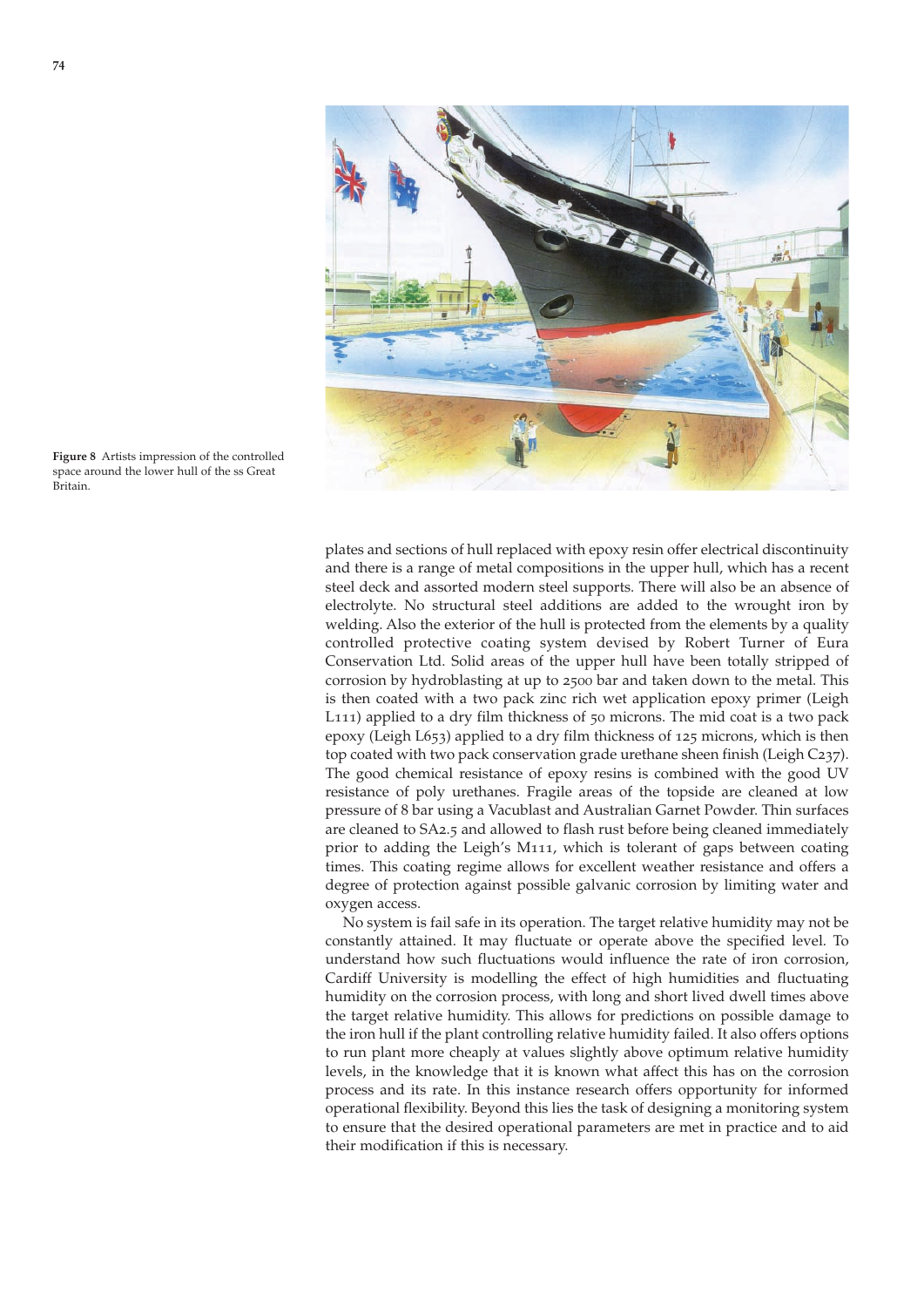## **Conclusion**

Devising a conservation plan for the ship required input from a very wide range of experts capable of solving specified problems. Their solutions were co-ordinated into a conservation design and action plan by an Executive Director, with extensive knowledge of the ship and the principles of heritage management and conservation planning. Implementation is overseen by a project manager, who ensures the various parts of the plan are delivered on time and to appropriate standards. A further tier of quality control was ensured via HLF accountability requirements. While the desiccation model tested and used for the *ss Great Britain* conservation design is simple, the project size and the technical challenge posed when instituting desiccation required a focussed centralised decision making process, backed by strong project management. This management successfully led and co-ordinated specialised input from hundreds of professionals from the private sector, through university researchers to heritage consultants, to support a single goal – the preservation of the ss Great Britain within the key parameters set.

#### **References**

Ashley R. 1997. Old ships and education. *Third International Conference on the Technical Aspects of the Preservation of Historic Vessels. San Francisco California April 20–23 1997.* http://www.maritime.org/conf/conf-ashleyoldships.htm

Barker D., Johnston A. and O'Shea C. 1997. Conservation of the submarine Holland: a practical overview. In Macleod, I.D., Pennec, S. and Robbiola, L.(eds.) *Metal 95 Proceedings of Metals in Conservation Conference* 25–28 September 1995, 286–90 James and James, London

Birkholz D. 1997. Preservation of iron ships in the maritime environment. *Third International Conference on the Technical Aspects of the Preservation of Historic Vessels. San Francisco California April 20–23 1997.* http://www.maritime.org/conf/conf-birkholz.htm

Chandler, K.A. and Stanners, J.E. 1963. Rusting in air – characteristic properties of natural rusts. *2nd International Congress on Metallic Corrosion: Houston*: National Association of Corrosion Engineers, *Houston, Texas.*

Corlett E. *1990. The Iron Ship: Story of the S. S. "Great Britain".* Conway's Merchant Marine & Maritime History Series. Conway Maritime. pp224

Cox, J. and Tanner, M. 1999. *Conservation plan for the Great Western Steamship Company Dockyard and the ss Great Britain.* Volume 1. ss Great Britain Trust.

Dryesdale, L. 1988 The eternal triangle: Relationships between conservators and their objects. *Conservation Today. UKIC Anniversary Conference.* Todd V (ed). UKIC *19–20*

Gilberg, M.R. and Seeley, N.J. 1981. The Identity Of Compounds Containing Chloride Ions In Marine Iron Corrosion Products: A Critical Review. *Studies In Conservation 26* 50–56.

Ishikawa, T Sakaiya, H. and Kondo, S. 1988. Adsorption of water on colloidal iron (III) oxide hydroxides by infrared spectroscopy. *Journal Chemical Society Faraday Transactions I, 84,* 1941–8

Jones, D. 1992. *Principles and Prevention of Corrosion*. Macmillan. New York.

Hafors B. 1997. The climate of the Wasa Museum – problems in coordinating the museum object and the museum climate. *Third International Conference on the Technical Aspects of the Preservation of Historic Vessels. San Francisco California April 20–23 1997.*

http://www.maritime.org/conf/conf-hafors.htm

Keene S. V. 1994. Real time survival rates for treatments of archaeological iron. In: Scott D.A., Podanay J. and Considene B. (eds.) *Ancient and Historic Metals: Conservation and Scientific Research* 249–264 Marina del Rey, Getty Conservation Institute.

Kerr, J.S. 1996. *The Conservation Plan. A Guide to the Preparation of Conservation Plans for Places of European Cultural Significance.* The National Trust of Australia.

Knight, B. 1997. The stabilisation of archaeological iron : past present and future. In: Macleod, I.D., Pennec, S. and Robbiola, L.(eds.) *Metal 95 Proceedings of Metals in Conservation Conference* 25–28 September 1995, 36–42, James and James London

Maridikian, P., Drews, M., Gonzalez, N. and de Vivies, P. 2004. H.L. *Hunley Conservation Plan.* Friends of the Hunley, Inc. and Warren Lasch Conservation Centre. (Internal Report unpublished)

McCarthy, M. 2000. *Iron and steamship archaeology – success and failure on the ss Xantho.* The Plenum series on underwater archaeology. New York USA

North, N.A. and Pearson, C. (1978) Washing methods for chloride removal from marine iron artifacts *Studies in Conservation 23,* 174–86.

Robinson J. 1997. Preservation standards: some aspects of the impact of the national lottery. *Third International Conference on the Technical Aspects of the Preservation of Historic Vessels. San Francisco California April 20–23 1997*. http://www.maritime.org/conf/conf-robinson.htm

Selwyn, L.S.; Siros, P.J. and Argyropoulos, V. 1999. The corrosion of excavated archaeological iron with details on weeping and akaganeite. *Studies in Conservation 44* pp217–232. IIC.

ss Great Britain Project 1998. *Mission statement and objectives within the longterm development plan* (June 1998) unpublished.

Turgoose, S. 1982. The post-excavation changes in archaeologicla iron. *Studies in Conservation 27,* 91–101.

Turgoose, S. 1985. The corrosion of Archaeological Iron During Burial and Treatment. *Studies in Conservation 30,* 13–18.

Turner, R., Tanner, M. and Casey, S. 1999. *Conservation plan for the Great Western Steamship Company Dockyard and the ss Great Britain. Volume 2 – Condition report and recommendations for the ss Great Britain.* ss Great Britain Trust.